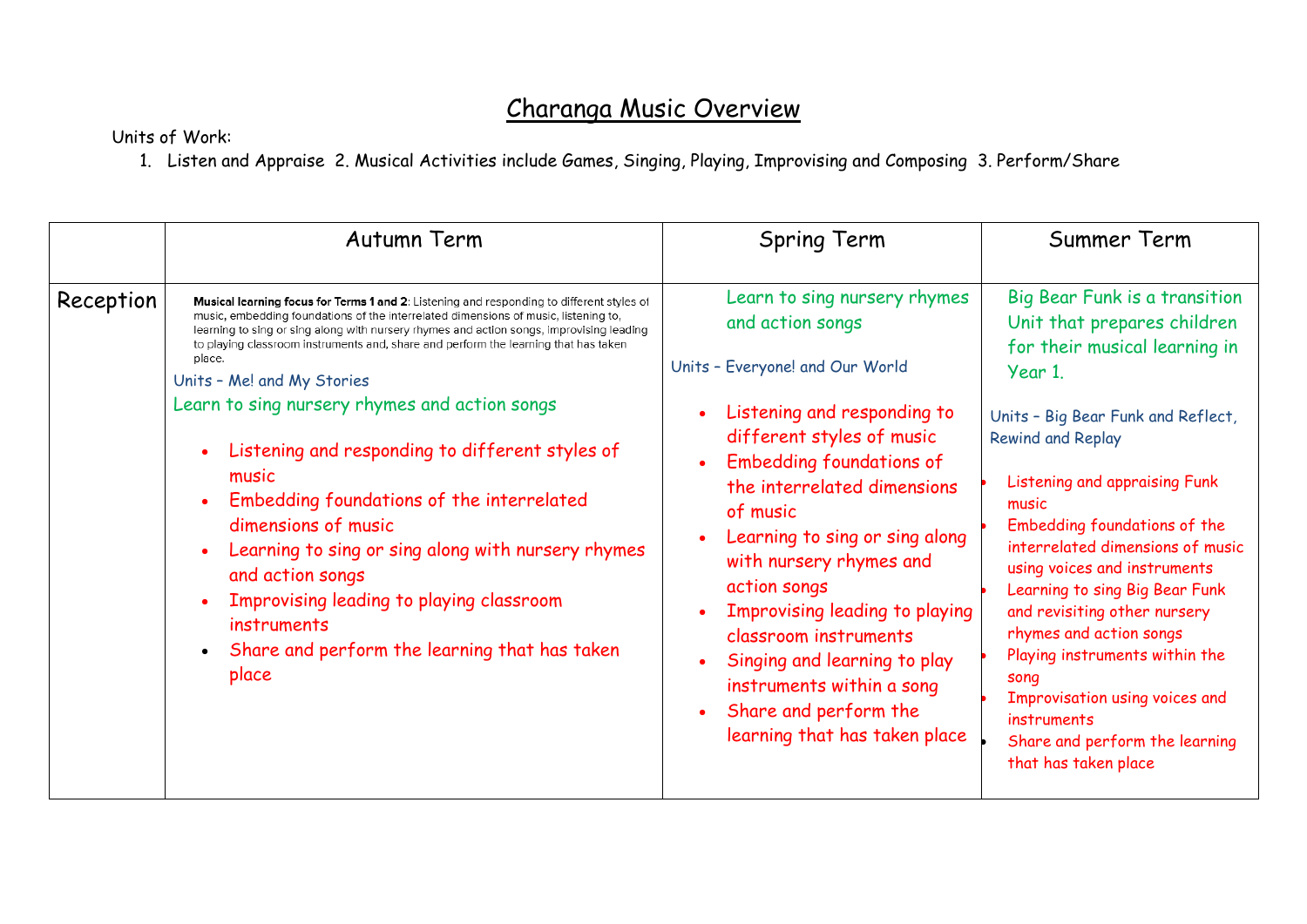## Charanga Music Overview

Units of Work:

1. Listen and Appraise 2. Musical Activities include Games, Singing, Playing, Improvising and Composing 3. Perform/Share

| Year 1 | $\sim$ . The contract of the contract of $\sim$ . The contract of the contract of the contract of the contract of $\sim$<br>Units - Hey You!/ Rhythm In The Way We Walk and The Banana<br>Rap                                                                                           | Units - In the Groove and Round and<br>Round                                                                                                                                                                  | Units - Your Imagination, Reflect,<br><b>Rewind and Replay</b><br>Historical comparison of<br>musical genres studied. |
|--------|-----------------------------------------------------------------------------------------------------------------------------------------------------------------------------------------------------------------------------------------------------------------------------------------|---------------------------------------------------------------------------------------------------------------------------------------------------------------------------------------------------------------|-----------------------------------------------------------------------------------------------------------------------|
| Year 2 | Units - Hands Feet Heart and Ho Ho Ho<br>South African Music and Freedom songs<br>Christmas music in Mowtown, Big Band and popular styles<br>e.g Rock and Roll                                                                                                                          | Units - I Wanna Play in a band and<br>Zootime<br>The Beatles and the rise of<br>$\bullet$<br>Popular Music in 1960s<br>Introductions to Reggae and<br>beginning to feel off beat<br>rhythms.                  | Units - Friendship song and<br>Reflect, Rewind and Replay<br>Historical comparison of<br>musical genres studied.      |
| Year 3 | Units - Let your Spirit Fly and Glockenspiel Stage 1<br>Introduction to basic instrumental skills<br>Introduction to language and music theory e.g basic<br>notation                                                                                                                    | Units - Three Little Birds and The<br><b>Dragon Song</b><br>Culture of Reggae and comparing<br>six different reggae artists from<br>Jamaica building on Y2<br>introductions to Reggae.                        | Units - Bringing us together and<br>Reflect, Rewind Replay<br>Historical comparison of<br>musical genres studied.     |
| Year 4 | Units - Mamma Mia and Glockenspiel Stage 2<br>Looking at musical styles of the 70s and 80s and the<br>identifying the instruments which we would expect to<br>hear in popular music<br>Building upon basic instrumental skills from Year 3 to now<br>playing tunes in a range of styles | Units - Stop! And Lean on Me<br>Looking at styles of Tango,<br>Classical, Bhangra and Latin<br>Fusion.<br>Historical context of Gospel and<br>looking at Gospel choirs and its<br>influence on popular music. | Units - Blackbird and Reflect,<br><b>Rewind Replay</b><br>Historical comparison of<br>musical genres studied.         |